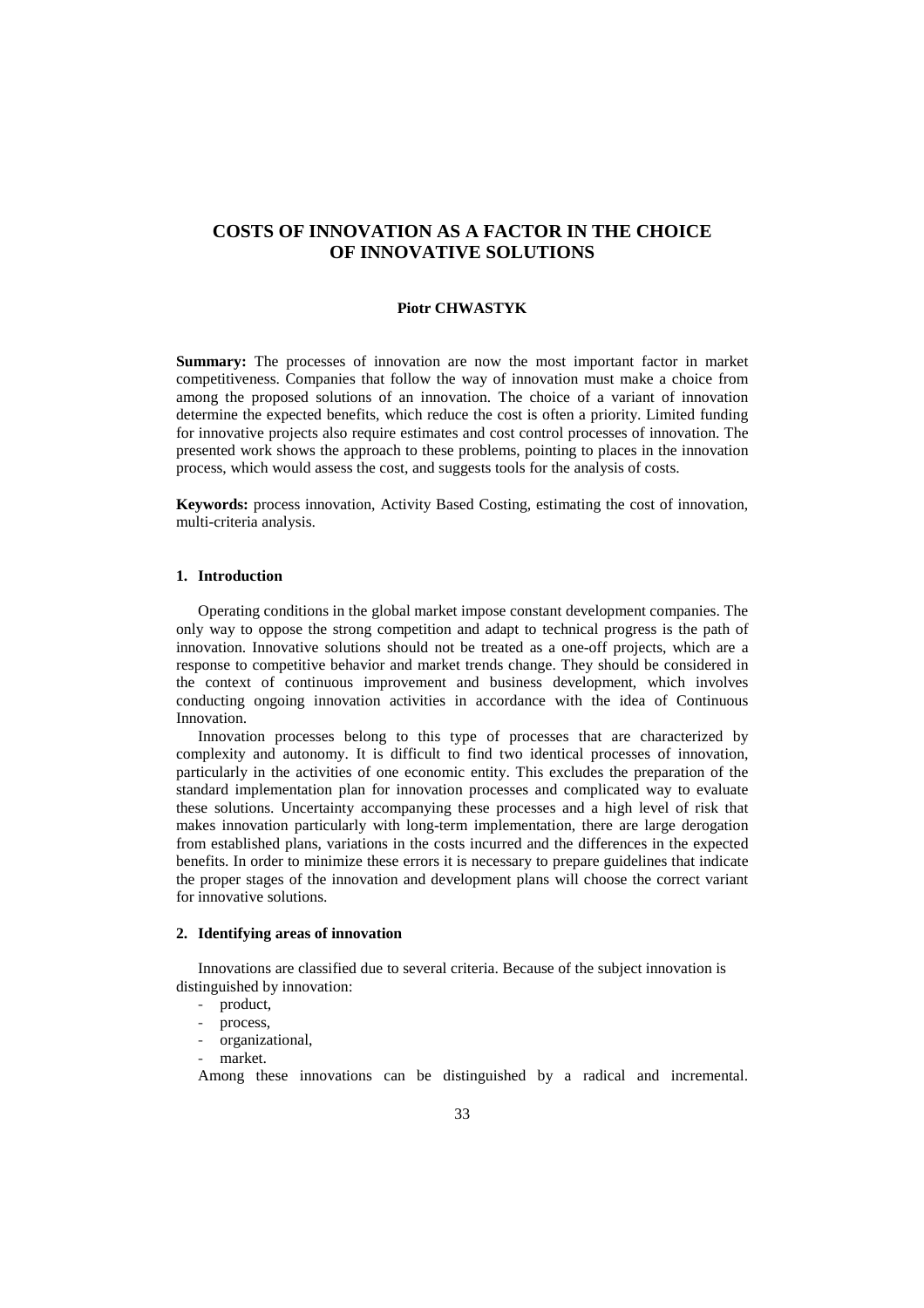Additionally, there is still division on continuous and destroying innovation.

This diversity leads to many ambiguities in the development of policy in the preparation and conduct of innovation processes.

The first of the major problems which are encountered in companies wanting to follow the path of innovation is to look for areas of innovation. Proceedings in this field in a chaotic manner, which is to collect ideas from all areas of activity, can lead to difficulties in their objective assessment. Selecting the wrong solution of innovation can't bring the expected benefits to improve the functioning of the company, or advantages do not compensate for the costs and workload inserted in the implementation of the selected innovations. This situation can occur when a company decides to innovations in the area that shows no limits and its improvement will not affect the whole organization. Remain the only satisfaction with the implemented innovation that does not translate into financial results. Therefore, after careful analysis should first determine those areas of your business that need improvement in this regard to take of innovative work.

Effective method that would help in identifying such areas, which are the weak links in the enterprise is Theory of Constraints (TOC) [4]. This method ensures that investments made to improve the areas identified by it will bring tangible benefits to the enterprise. Improvement may also relate to solutions of an innovation [5].

TOC for the exploration of areas where innovation will be desirable from the standpoint of the interests of the company has two important advantages. The first is an indication of limiting the growth of the company, which requires the interest and improvement. The second advantage is to focus the work on generating innovative ideas for the selected type of innovation. This facilitates the later stage of the evaluation of the proposed solutions because of the possibility of establishing common criteria evaluation. It also allows you to use the same tools to assess the expected benefits, the analysis of the innovation process plans and estimating costs.

The procedure according to the principles of TOC also allows detection of more and more places where improvement is needed, and thus provides a basis for continuing to create innovative solutions, and hence to the continuous development of the company through the implementation of the idea of Continuous Innovation [3].

#### **3. Assessment of innovative solutions**

The complexity of innovation processes is primarily associated with two distinct phases of innovation processes. The first phase is called the Front-End (fig. 1) [2]. It is characterized by non-linearity of tasks carried out. Front-End is to collect ideas, their development, analysis and evaluation. It should end up choosing a solution that will ultimately be implemented. The stages, which consists of Phase Front-End, passes many times. Equally often are required to relapse earlier stages. This course is the result of a parallel analysis of multiple solutions that are in the circle of interest. This instability is also associated with a large number of unknowns that accompany the proposed solutions. The assessment team must make a choice with a high degree of uncertainty and high risk, which results from the lack of information, because the innovation process are unique and their effects are difficult to predictable.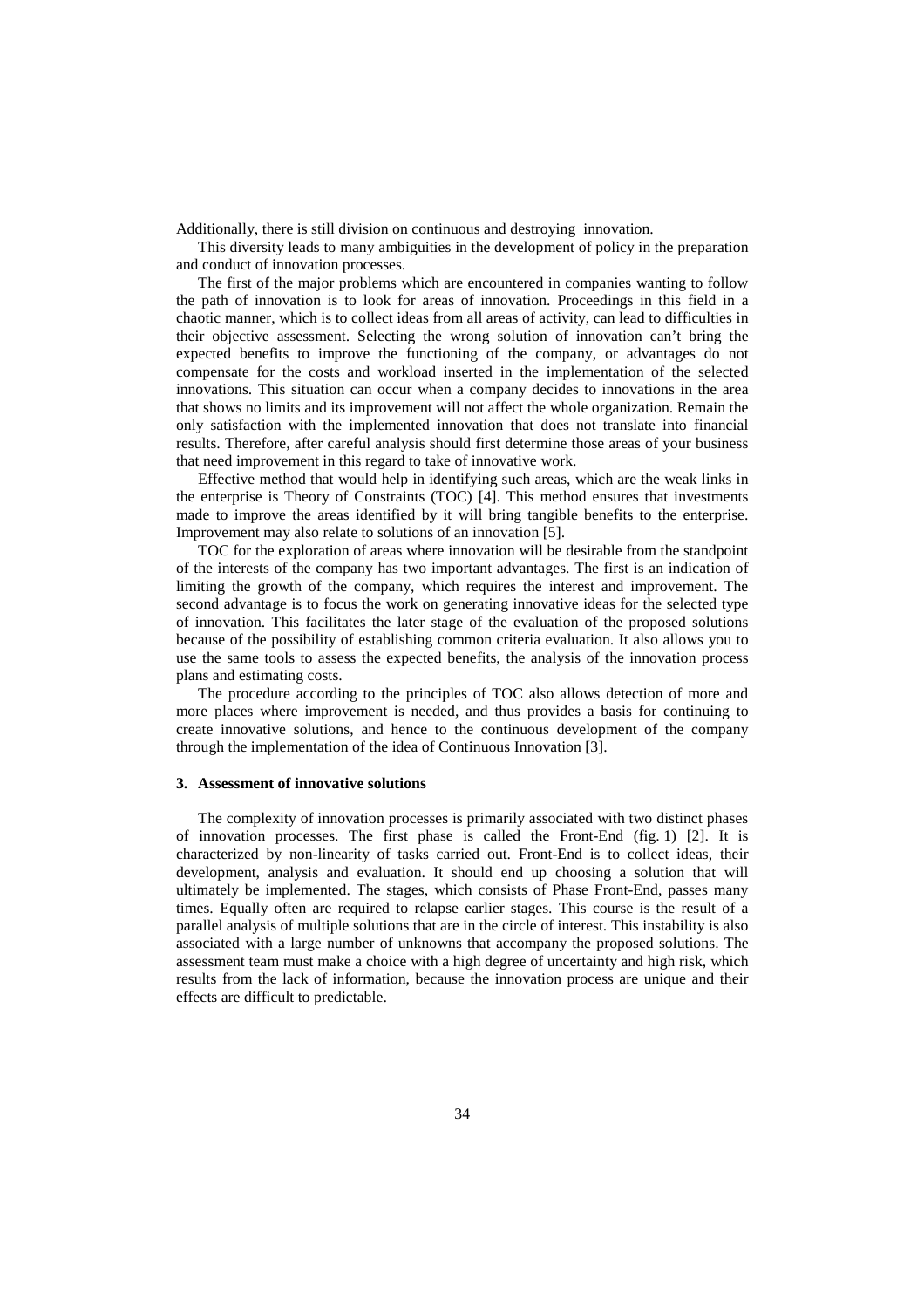

Fig. 1. Phases of innovation processes Source: Own elaboration based on [2]

The second phase, which is described as Stage-Gate (fig. 1) [2], requires the implementation of the innovation process works in series. It includes the development stage of the chosen solution, which takes the form of the project, its implementation and commercialization. In conducting the Stage-Gate process innovation execute scheduled tasks in the final phase of the Front-End. Important here is consistency and quick response to the disruption, as important in this phase is the execution time. The sooner all stages of the phase of Stage-Gate will be realized, the sooner you can count on the return on investment in innovation. Due to the uniqueness of the innovation process, you should expect differences in the implementation of tasks in comparison to the planned tasks. This in turn forces you to continuously make decisions.

Phase Stage-Gate should be implemented for the chosen variant design innovation. Falling within the scope of the stages are highly cost-intensive and should be completed as soon as possible. This excludes the parallel conduct of this phase for several projects of innovation.

To lead to a situation in which it is possible to carry out an appropriate choice of the prepared variants of innovation, we should begin from the moment the development of the concept of innovation. At this early stage it is possible, based on the experience and knowledge, to eliminate these variations, which show a great derogation from the expected benefits. An appropriate moment to carry out such an assessment is the beginning phase of the Front-End.

The processes of innovation, compared to processes in the current business activities, distinguishes several important features. They make the implementation of development plans and to assess the expected benefits associated with making decisions based on the number of unknowns:

- *Uniqueness*. Innovation processes are not repeatable. Each is a separate project in which there are different tasks to perform. Tasks assignments for the other sets of resources, require the involvement of different groups of performers and have different lead times.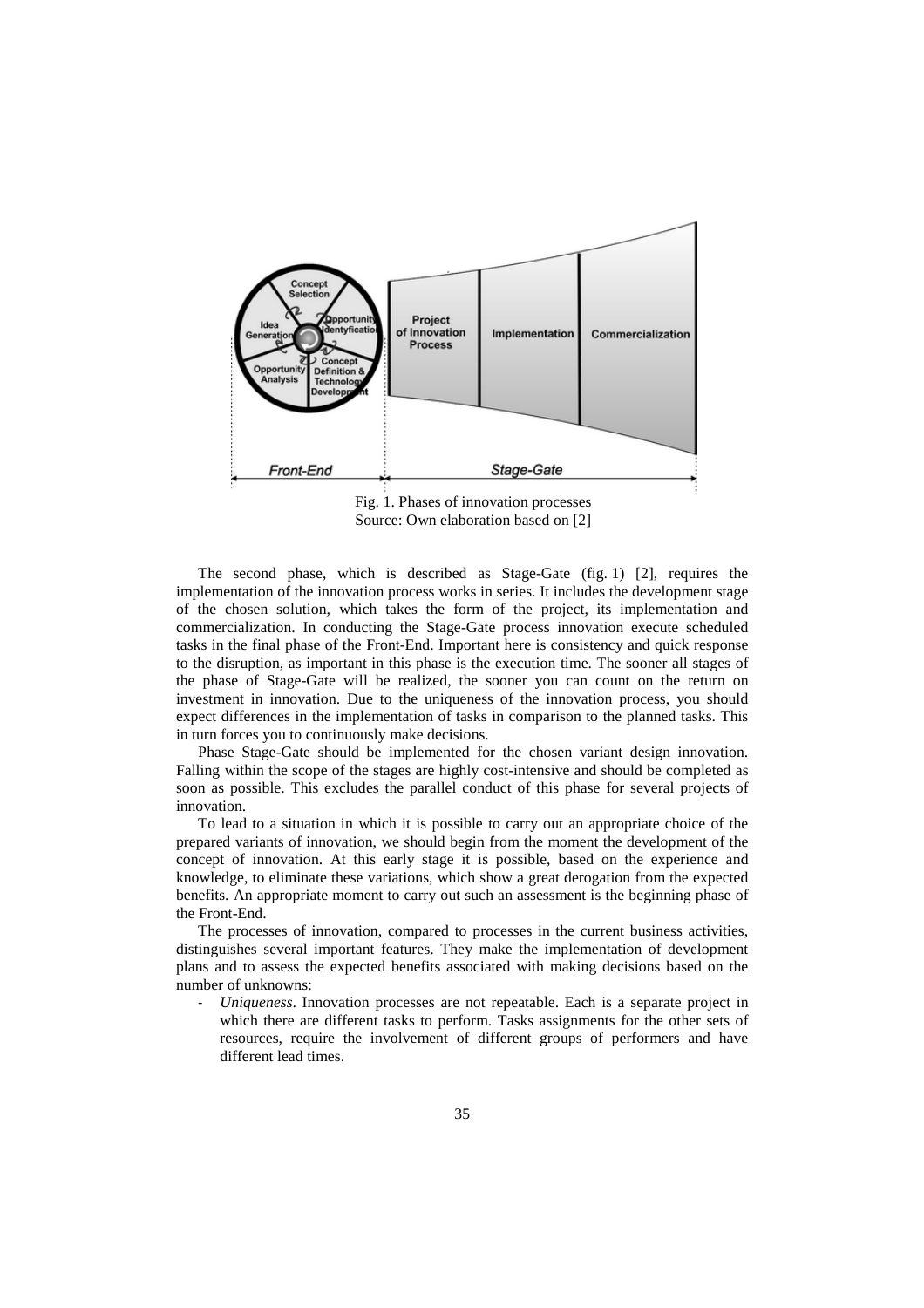- *Uncertainty and risk*. Innovations that affect the application of new solutions, never used in the business, because of its originality is characterized by the uncertainty of success. No patterns, incomplete knowledge and lack of experience does not guarantee that the implemented innovation will achieve its benefits. Developed plans for innovation processes also contain a high degree of risk for the implementation of planned activities and the occurrence of unforeseen events. Under such conditions it is necessary to constantly make decisions in situations of disturbance during the implementation of innovation.
- *Complicated process*. Innovation processes contain many phases of different nature. Each of these steps has other priorities. Phase Front-End requires creativity in developing innovative concept solutions. Stage-Gate gives priority to speed of execution of tasks, the effectiveness of decision making and requires constant monitoring.
- *Interdisciplinary team*. Multi-stage innovation process includes the tasks of different nature, requires the involvement of a team that must characterize the expertise of many disciplines. Often the individual tasks invokes another team executive, and might also need to take advantage of the knowledge of people outside the company. These features require an individual approach to each of the innovation process.

Innovation processes should be analyzed and evaluated in two aspects. The first should relate to the benefits that can be achieved through innovative solutions introduced. The second one should relate to the evaluation process innovation.

The first assessment should be carried out in the phase of the Front-End (fig. 2). Concerns the selection of one of the proposed solutions. It will be developed in later stages. An evaluation of solutions at this initial stage of the innovation process is difficult. This is due to lack many important details that choice was clear. It is therefore necessary to refer to the experience and knowledge of those entrusted with carrying out this assessment. The choice must evaluate the benefits obtained as a result of implemented innovations. They may be tangible benefits and intangible. Enclose them in the form of criteria.

Such an assessment would be difficult, if we should choose a solution from the set of solutions belonging to different types of innovation. It would be impossible to find common criteria for the evaluation of such a set of innovations, among which are proposed product innovations, process, organizational, or market. Therefore, to facilitate this choice should focus on the interesting area of innovation. Proposed in this regard Theory of Constraints is ideal for this task. Focus on what constitutes a restriction on the development of the company allows you to narrow the proposed innovations to a single genus. If the limit is, for example, one of the posts, I will relate ideas different versions of process innovation, where the limit will be structural defects occurring in the product, be it product innovations. It can't be ruled out that despite the use of Theory of Constraints concepts of innovation arise from different ranges. Such a defect can be eliminated by a change after the product design or by changes in the manufacturing process. But even in this case, you will find it easier to compare these solutions because of the shared benefits from these innovations to be achieved.

However, there is still a doubt concerning the credibility of the evaluation of innovative solutions even within one type of innovation. Innovations that do not relate to minor improvements should be evaluated together with the innovations that relate to radical changes and can be treated as creating a new business. Innovation, which aims to improve one of the parameters of the product can't be compared with the innovation, which aims to create a new product. On this basis, it can be seen that the distribution of innovation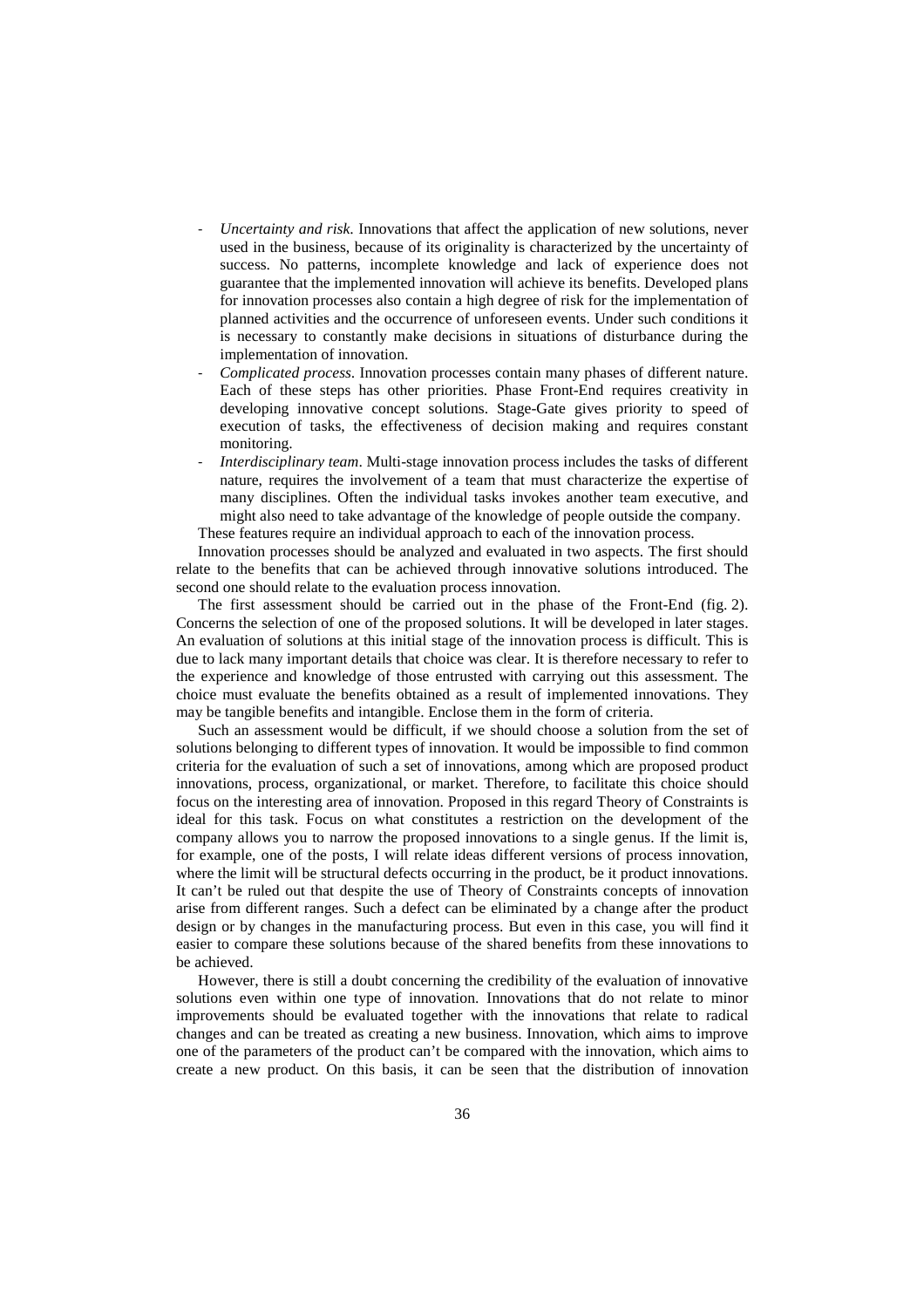presented in the earlier part of this study does not take account of this fact. It would therefore make a classification according to another criterion. This classification presented Moore [7]. He divided the innovation by the time horizon, which takes into account the scope for innovation. There is here a distinction between:

- innovation of current needs they are executed in a short time, on small improvements, require low cost and can be funded from current budget unit,
- innovation of potential development require more time and more funding,
- new business innovation innovation is the longest period of time, leading to radical solutions, creating new business. They are very complex and are accompanied by the greatest level of uncertainty and the highest risk of success.

 This division clearly differentiates the scope of innovation and suggests how to authenticate the evaluation process solutions. When considering innovative solutions should be an apportionment of the three groups, leading the evaluation process innovation separately in each of them. This company's management, knowing its potential, should decide which of the types of innovations prefer.

A group benefits can be assessed more likely, others less. Especially in the field of process and product innovation is likely to be at a higher level. By acceding to evaluate the proposed innovations should be established evaluation criteria. These will be the criteria of a deterministic or fuzzy. The first of these occurs, if it is possible to determine directly or indirectly (using appropriate algorithms) values of the parameters that will change. These criteria include measurable benefits so often of a material. The second group of criteria will apply to benefits that are not possible to determine in an accurate manner. The evaluation of these benefits will be subjective and will depend on the knowledge and experience of the assessment.

The most important criteria, which are the measure of innovation costs. Determining which of the solutions will benefit their reduction, is often the decisive criterion for the selection of innovation. At this early stage of the innovation process innovation costs can usually be determined only in an approximate manner. Too many unknowns does not allow for the accurate calculation. So this criterion should be defined as a fuzzy criterion. However, in some cases it is possible to determine the cost of innovation, where exactly. This may be in a situation where innovation influences, for example to change the treatment parameters, and we can determine exactly what values they adopt these parameters. By using the above calculations can determine the cost of treatment after the introduction of innovation. This is a situation where the costs will be evaluated in a deterministic way.

In assessing the solutions must also take into account the costs of carrying out the process of innovation. Without a set plan yet, and information about the necessary resources to do so only in a subjective manner. It will therefore be fuzzy criterion. It follows that the assessment of the concept and we have two criteria of cost - deterministic and fuzzy.

Among the evaluation criteria, the criterion of the cost will certainly be viewed as one of the most important. But besides him, the choice of variant solutions can be affected by other criteria. To perform an assessment on the basis of a set of criteria, some of which are deterministic and the second is fuzzy, it is necessary to use multi-criteria analysis [1]. To evaluate should also involve a team of experts who have experience and knowledge related to process innovation.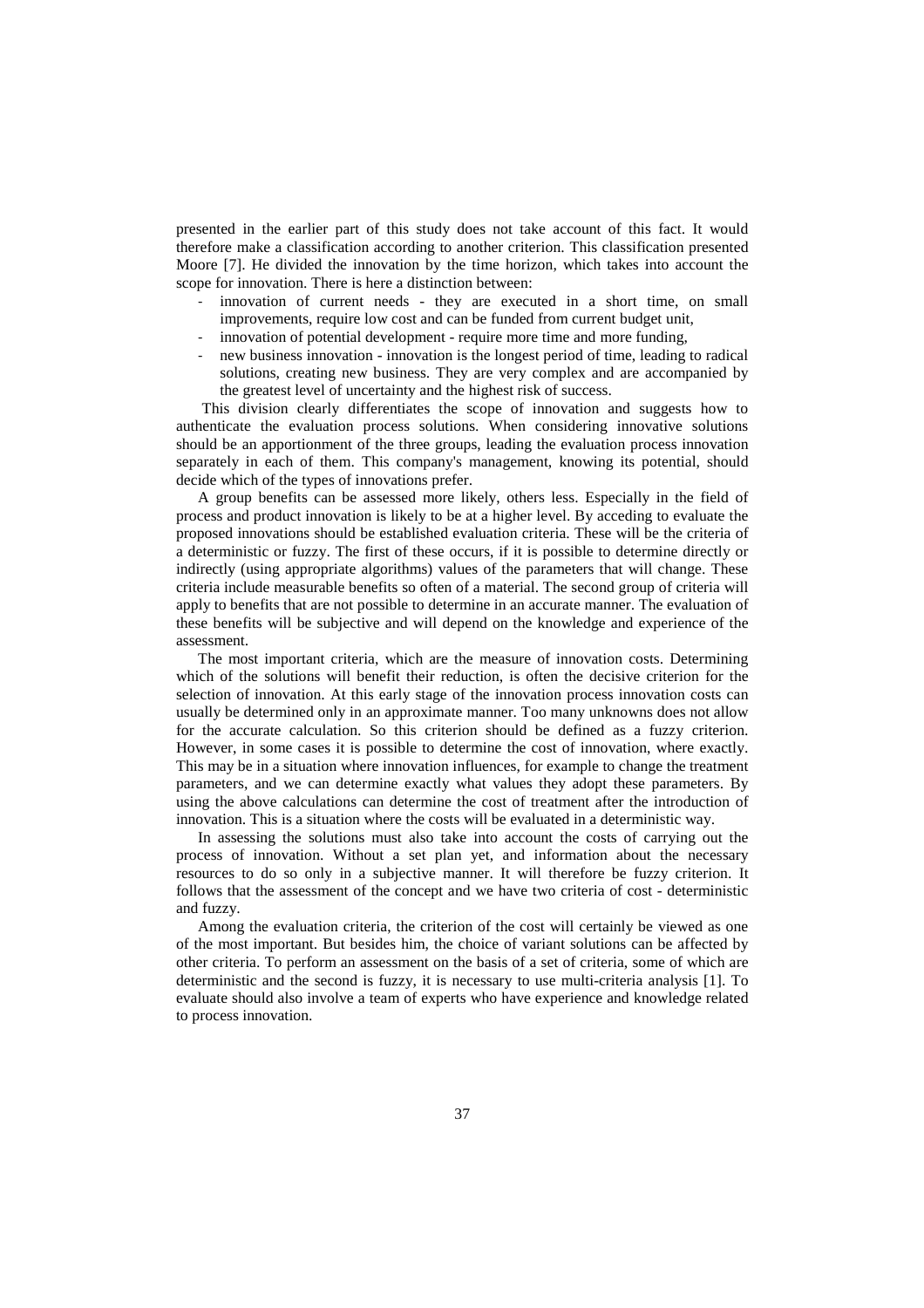



 Phase Front-End should indicate this variant of innovation, that will best benefit the company. This will be the innovation, which in the later stages of the process will be developed and implemented. However, if selected during the development of the concept of innovation, it appears that it would be to make some changes that affect the expected benefits, the evaluation process solutions must be repeated. The processes of innovation are very important from the standpoint of development of the company, so you should all stages of phase Front-End perform accurately and if necessary repeat it so long until a certainty as to the choice of the correct version of the innovation. Improper decision will not bring the expected benefits or the benefits will be achieved very significant cost and effort.

#### **4. Cost of innovation processes**

An extremely important element in determining the start of implementation of innovation processes is to assess the costs to be incurred in the process of their implementation. Innovation is usually allocated a limited amount of financial resources and it is important that during the process of innovation, not to exceed the budget. This involves developing a detailed plan of innovation and the most accurate estimate of costs.

In terms of estimating the costs of current operations, the company uses traditional methods of calculation, which help especially in determining the value of indirect costs attributable to a product. Indirect costs are calculated based on different activity output measures referring to the costs incurred by the firm in previous periods of account. When a company operates in a stable manner, produces a constant range of products for which the assured demand, traditional cost accounting allows for a reliable assessment of indirect costs. Conversely, if a company launches an innovative, traditional cost accounting can distort the information on those costs. It is connected with these features of innovation processes, different from the processes carried out on a regular basis. The indirect costs of innovation processes to a lesser extent, depend on the productive potential of the plant. Greater impact on their level will have a marketing, research and development activities, actions for achieving high quality, action-oriented environment, and others. It makes use of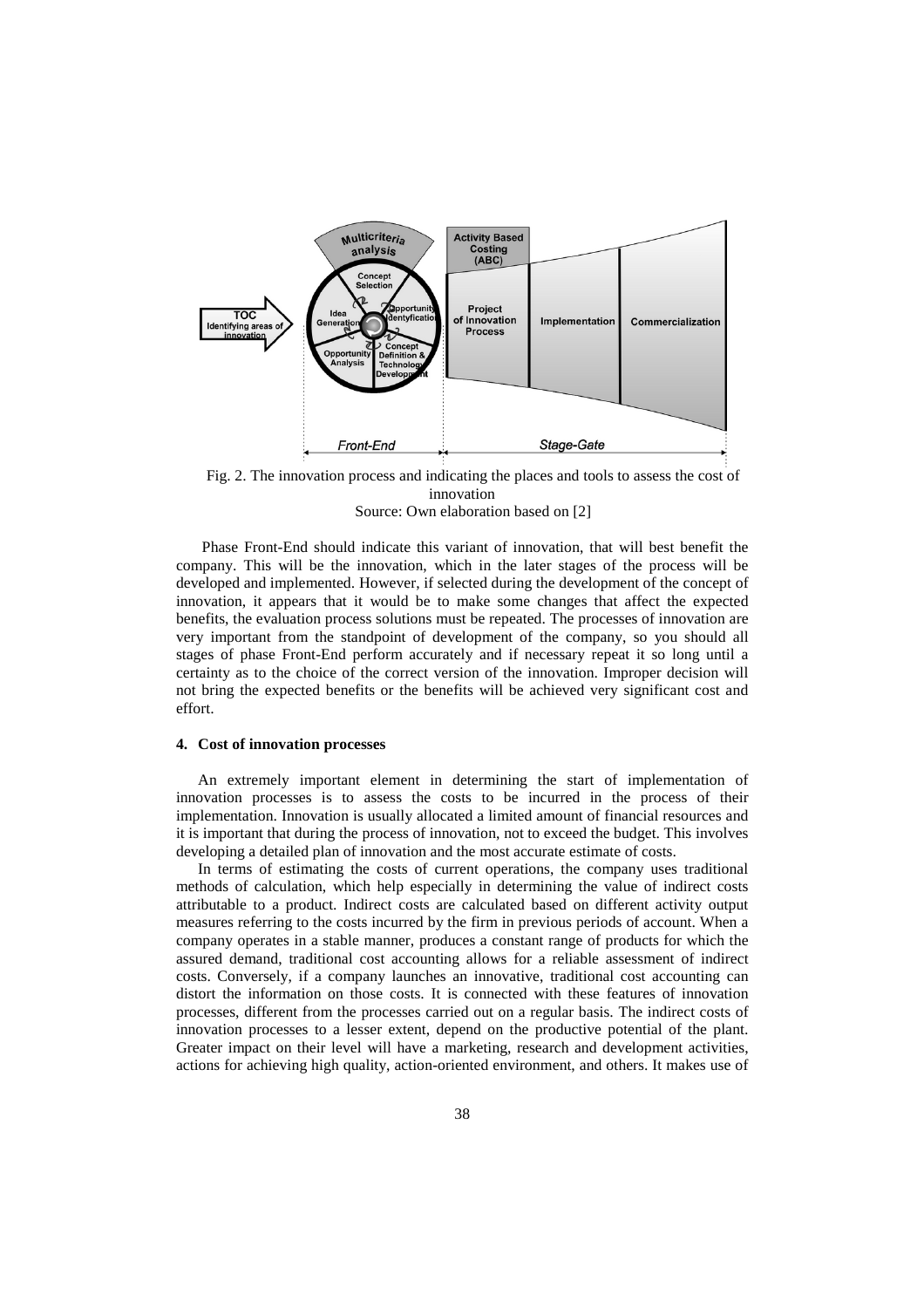traditional methods of estimating indirect costs becomes an important limitation with regard to innovation processes, because they do not reflect the exact nature of innovation. Criticism of these methods may be found in [6]. The definition of innovation is that it is a process involving a range of activities associated with creating the idea, the creation of the invention and its implementation. Hence, this method should be applied costing of innovative activities, which correspond to the nature of innovation.

The most appropriate cost accounting system will then Activity Based Costing (ABC). It allows to determine the process costs as the sum of the various steps and measures taken for its implementation. Indirect costs are determined using cost carriers that are assigned, respectively, calculated mark-ups.

Activity Based Costing should be carried out when the set is the innovation plan. Made with adequate detail and assigned to each activity resources, will contain a sufficient amount of information to assess the level of costs. Develop a plan for innovation in the Front-End phase may include alternative actions that will take into account the expected derogation from the plan. Anticipating possible problems arise during the implementation of planned activities, so you can avoid that the plan will include several options. For each of them can be carried out taking account of costs of activities in this way the view of the diversity of the necessary funding at the time of disturbances in the original plan.



Fig. 3. Model assessment of the costs of innovative solutions Source: Own elaboration

## **5. Summary**

Innovation processes are highly desirable element in the functioning of enterprises in the face of the requirements of the market where there is intense competition. Driving innovation is a very difficult task that often requires a considerable commitment of funds. Cost analysis of innovation in the context of achievable benefits after the implementation of